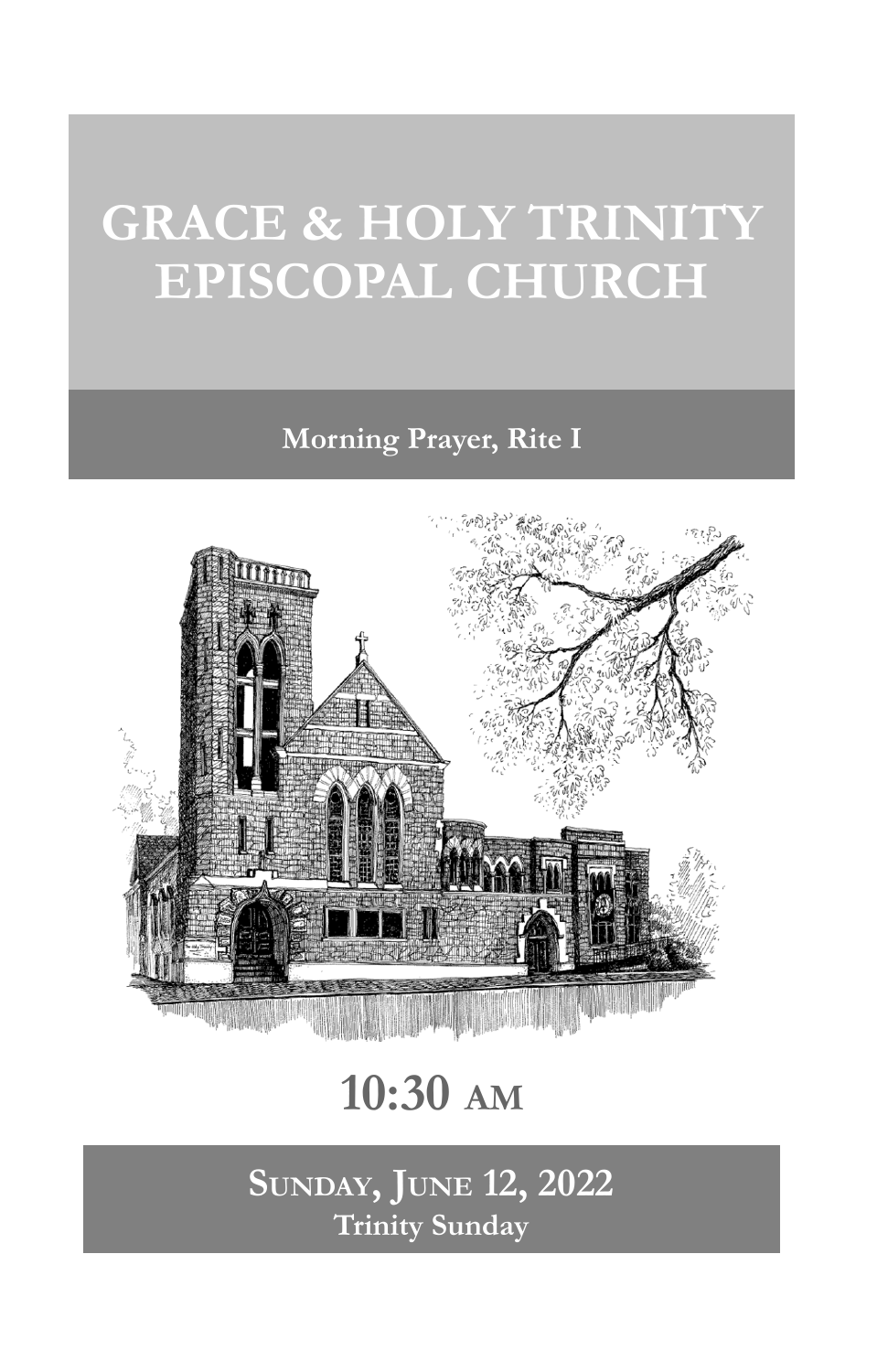## **WELCOME**

All are welcome at Grace & Holy Trinity (GHTC). You are invited to participate fully in the worship service, and are invited to God's table for Communion. If you are new to GHTC, please fill out the "Connect" card in the pew back in front of you, and do investigate the "Visitors" page on our website at **ghtc.org/visitors**.

#### **Words in BOLD in the Bulletin we say or sing together.**

You are welcome to sign up for the weekly eNews at [ghtc.org/news.](http://ghtc.org/news) Watch a live-stream of the 10:30 a.m. service on our website at [ghtc.org](http://www.ghtc.org/) where you will find our YouTube Channel for watching anytime.

*For information about free parking in the VCU West Main Parking Deck, please see the back inside cover.*

*A friendly reminder to silence your mobile phones before the service.*

#### **PRELUDE "Aria"**

(Paul Manz)

#### Dr. Elizabeth Melcher Davis, *Organist*

#### **WELCOME** The Rev. Duane Nettles, *Rector*

*For weekly news and events see the "Announcements" leaflet or subscribe to eNews.*

*Please stand.*

### **PROCESSIONAL HYMN "Holy, Holy, Holy!"**

#### *The Hymnal 1982* #362

**OPENING ACCLAMATION** Book of Common Prayer (BCP) p. 39

#### **CONFESSION OF SIN** BCP p. 41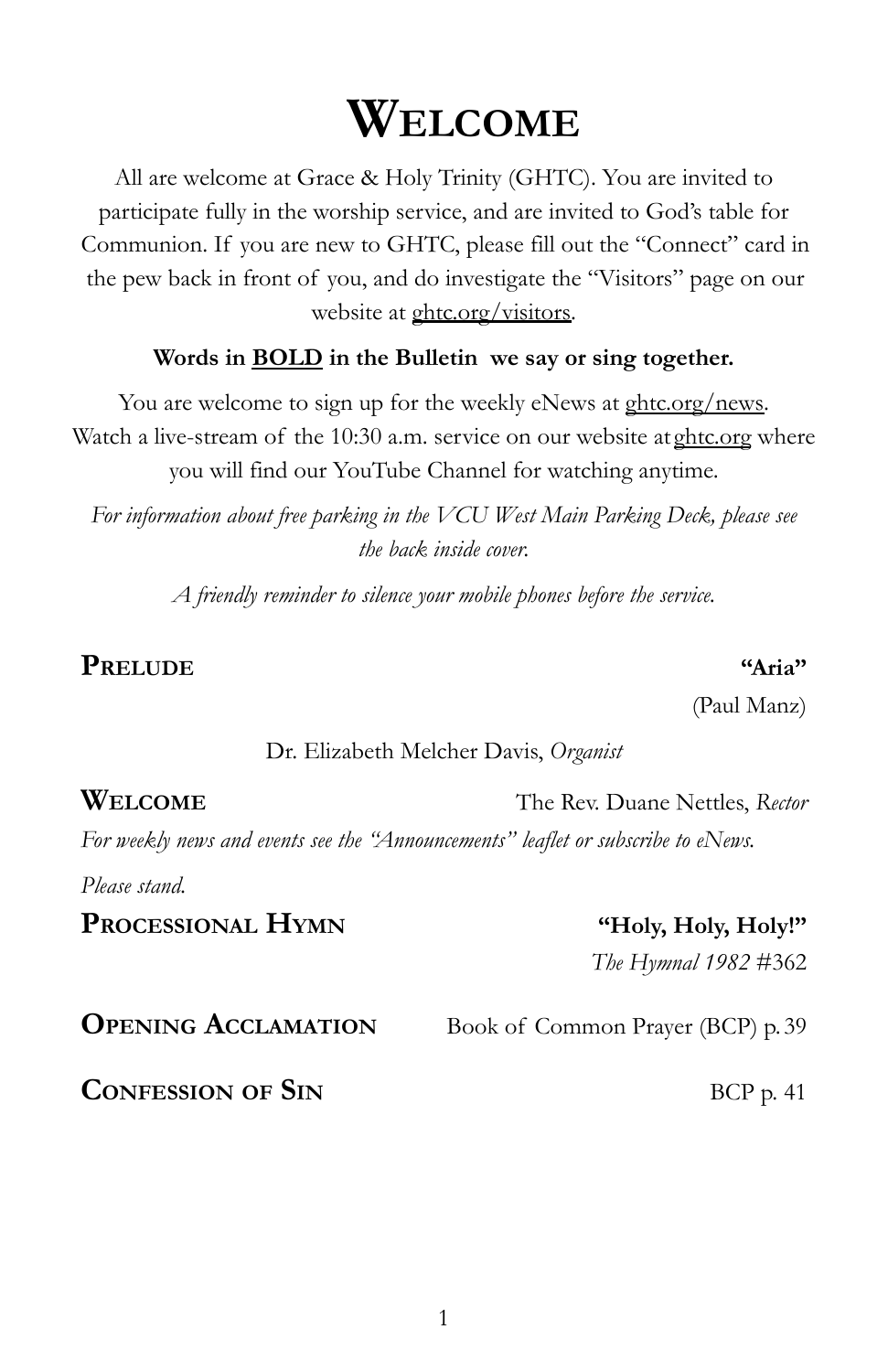2

#### **THE INVITATORY** BCP p. 42

**VENITE** *The Hymnal 1982* #S-35

*Please stand.*

### **CANTICLE 13: A SONG OF PRAISE** *The Hymnal 1982 #*S-236 *All sing.*

#### **FIRST LESSON Proverbs 8:1-4, 22-31** *(NRSV)*

*Lector:* A lesson from the Book of Proverbs.

Does not wisdom call, and does not understanding raise her voice? On the heights, beside the way, at the crossroads she takes her stand; beside the gates in front of the town, at the entrance of the portals she cries out: "To you, O people, I call, and my cry is to all that live. The Lord created me at the beginning of his work, the first of his acts of long ago. Ages ago I was set up, at the first, before the beginning of the earth. When there were no depths I was brought forth, when there were no springs abounding with water. Before the mountains had been shaped, before the hills, I was brought forth—when he had not yet made earth and fields, or the world's first bits of soil. When he established the heavens, I was there, when he drew a circle on the face of the deep, when he made firm the skies above, when he established the fountains of the deep, when he assigned to the sea its limit, so that the waters might not transgress his command, when he marked out the foundations of the earth, then I was beside him, like a master worker; and I was daily his delight, rejoicing before him always, rejoicing in his inhabited world and delighting in the human race.

*Lector:* Here ends the lesson.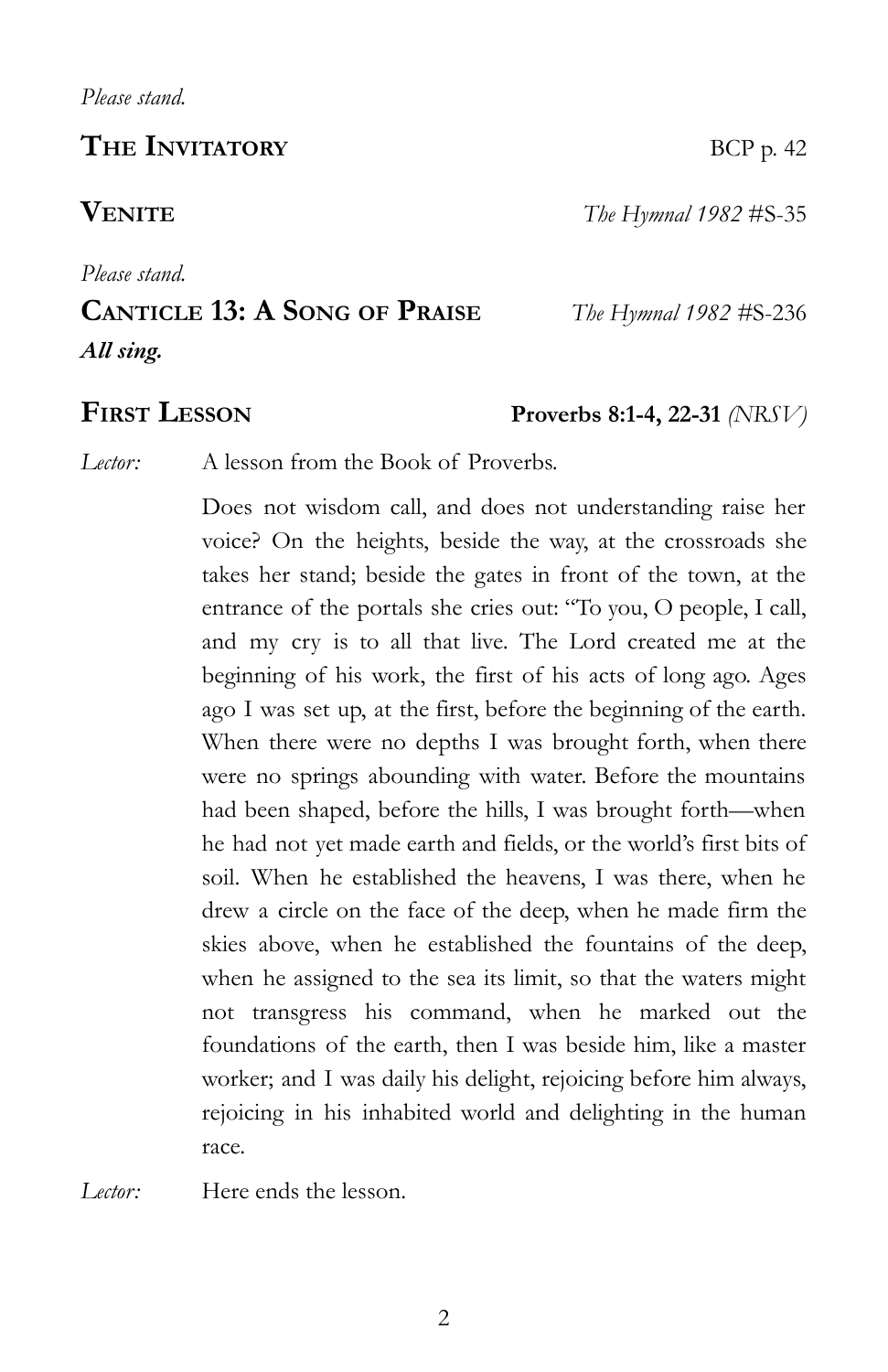*Remain seated.*

#### **CANTICLE "Magnificat"** *Renaissance Mass*

*Sung by Parish Choir* (Jacques Arcadelt, arr. Mark Schweizer)

My soul exalts the Lord, In Him I shall rejoice; He has regarded his servant and gives my spirit voice. All generations shall proclaim e'er his gracious choice. For God has magnified me; And holy is his name, His mercy is on them that fear, from age to age the same. His arm is strong, he scatters the mighty from their seat, And raises up the meek. He fills the hungry with good things. The rich he sends away, Remembering his mercy, Israel embrace and all of Abraham's race. All glory to the Spirit, Three in One, Amen.

#### **SECOND LESSON Romans 5:1-5** *(NRSV)*

*Lector:* A lesson from Paul's letter to the Romans.

Therefore, since we are justified by faith, we have peace with God through our Lord Jesus Christ, through whom we have obtained access to this grace in which we stand; and we boast in our hope of sharing the glory of God. And not only that, but we also boast in our sufferings, knowing that suffering produces endurance, and endurance produces character, and character produces hope, and hope does not disappoint us, because God's love has been poured into our hearts through the Holy Spirit that has been given to us.

*Lector:* Here ends the lesson.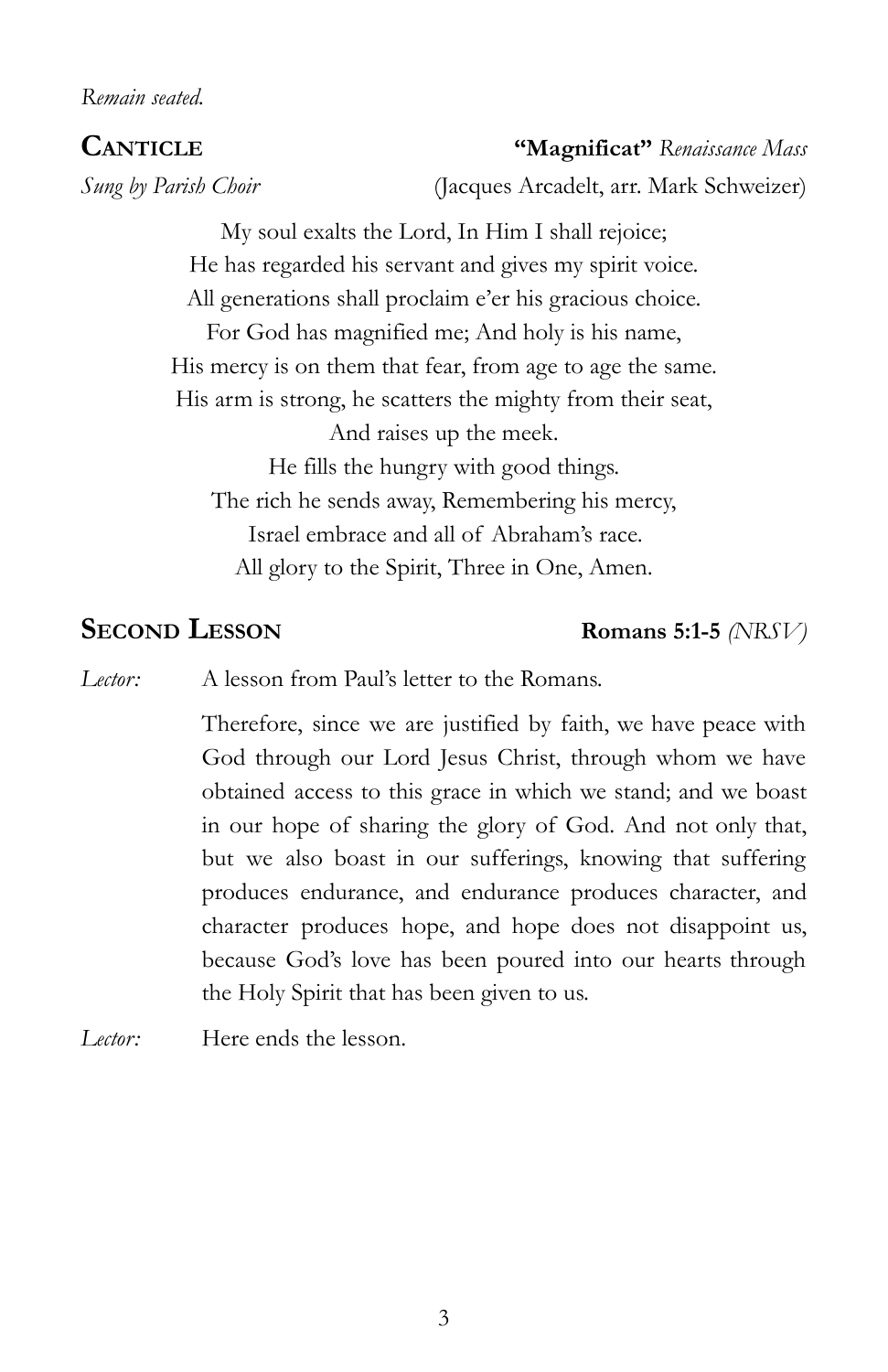*Remain seated.*

| <b>CANTICLE</b><br>Sung by Parish Choir                                                                                                                                                                                                                                                                                                                                                                  | "Nunc Dimittis" Renaissance Mass<br>(Orlando Lassus, arr. Mark Schweizer) |  |
|----------------------------------------------------------------------------------------------------------------------------------------------------------------------------------------------------------------------------------------------------------------------------------------------------------------------------------------------------------------------------------------------------------|---------------------------------------------------------------------------|--|
| Lord, let thy servant now depart, In peace and joy and meet oblation;<br>Thy word is hidden in my heart, Mine eyes have seen thy salvation.<br>To be a light to nations shining, And to thy people Israel,<br>Glory, honor, praise combining, "God with us," Emmanuel.<br>Glory to the Father and the Son, And to the Holy Ghost sing praises,<br>While timeless ages ever run. world without end, Amen. |                                                                           |  |
| Please stand.                                                                                                                                                                                                                                                                                                                                                                                            |                                                                           |  |
| THE APOSTLES' CREED                                                                                                                                                                                                                                                                                                                                                                                      | BCP p. 53                                                                 |  |
| THE LORD'S PRAYER<br><b>THE SUFFRAGES</b>                                                                                                                                                                                                                                                                                                                                                                | BCP p. 54<br>BCP p. 55                                                    |  |

#### **COLLECT** OF THE **DAY** BCP p. 228

*Officiant:* Almighty and everlasting God, you have given to us your servants grace, by the confession of a true faith, to acknowledge the glory of the eternal Trinity, and in the power of your divine Majesty to worship the Unity: Keep us steadfast in this faith and worship, and bring us at last to see you in your one and eternal glory, O Father; who with the Son and the Holy Spirit live and reign, one God, for ever and ever.

*All:* **Amen.**

#### **THE COLLECTS** BCP p. 56-58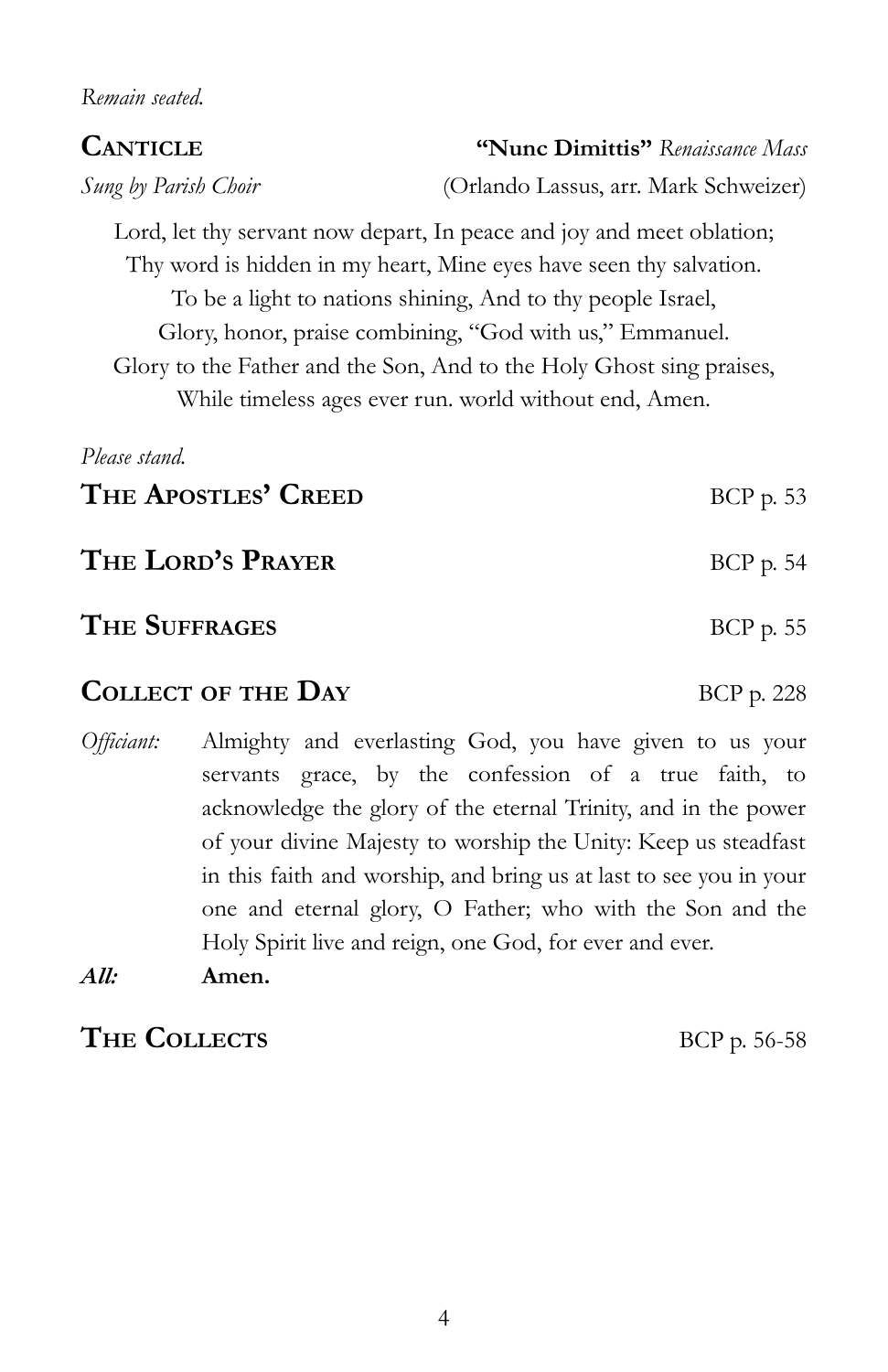*Please be seated.*

#### **THE OFFERTORY SENTENCE** BCP p. 376

*To donate or pay your pledge, scan the QR code, or visit* www.ghtc.org/give

### **OFFERTORY SOLO "The Trumpet Shall Sound"** *Messiah*

Chase Peak, *Bass*

The trumpet shall sound, And the dead shall be raised incorruptible, And we shall be changed.

*Please stand.*

**Praise God, from whom all blessings flow; praise him, all creatures here below; praise him above, ye heavenly host: praise Father, Son, and Holy Ghost. Amen.**

| THE GENERAL THANKSGIVING   | $BCP$ p. 58                  |
|----------------------------|------------------------------|
| A PRAYER OF ST. CHRYSOSTOM | $BCP$ p. 59                  |
| THE DISMISSAL              | $BCP$ p. 59                  |
| THE CONCLUDING SENTENCE    | $BCP$ p. 59-60               |
| <b>RECESSIONAL HYMN</b>    | "Holy Father, Great Creator" |
| All sing.                  | The Hymnal 1982 #368         |

**DOXOLOGY** *Hymnal 1982* #380 (v. 3)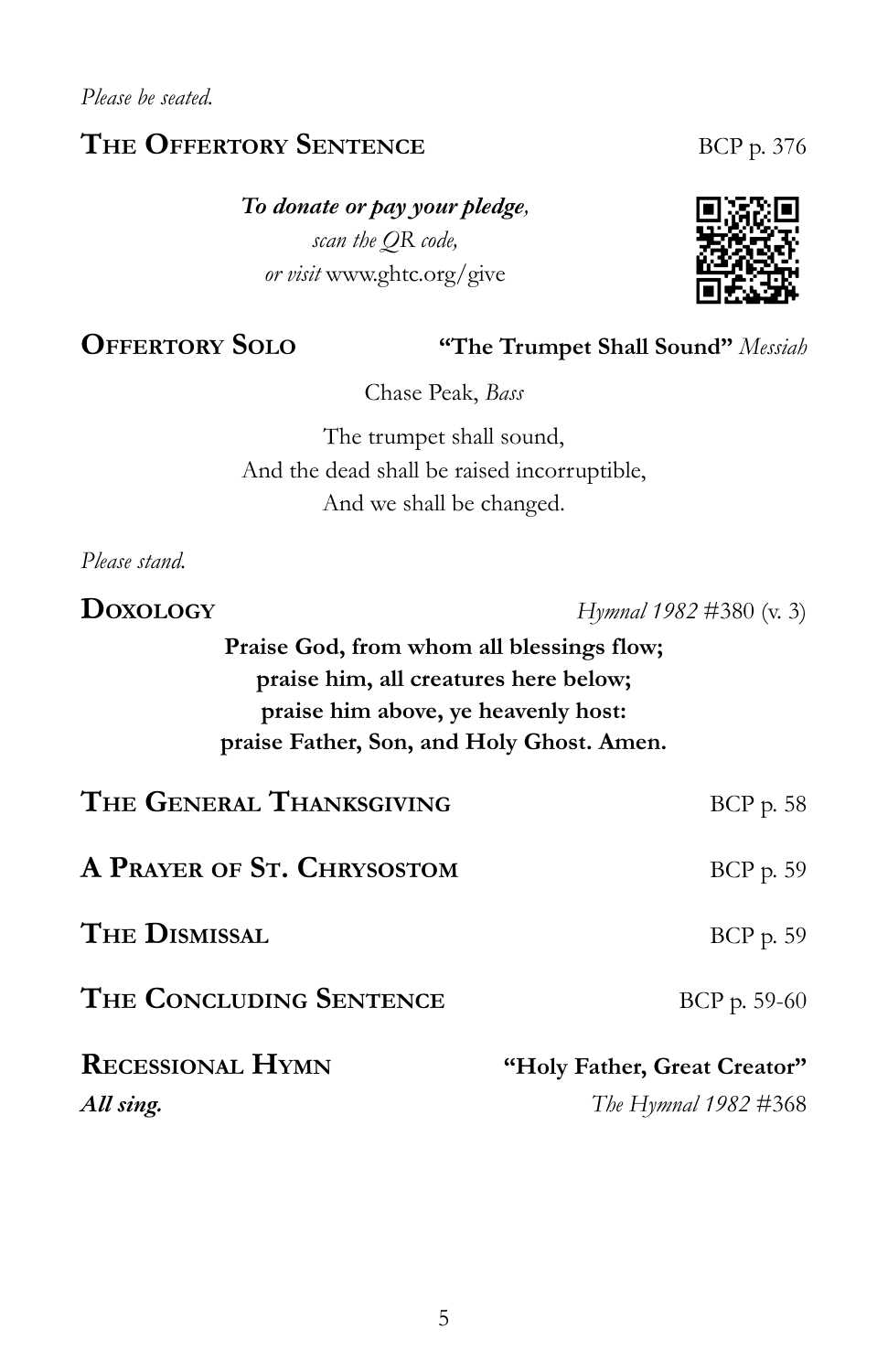#### **CHORAL BENEDICTION "O God of Love"**

*A prayer for the people of Ukraine The Hymnal 1940* #528

O God of love, O King of peace, Make wars throughout the world to cease; The wrath of sinful man restrain, Give peace, O God, give peace again!

Reiman McNamara recently shared a memory about this hymn and suggested we sing it once again as a prayer for peace in Ukraine, "During World War II, I was in high school and an acolyte here, and remember that every Sunday during the war the choir sang a verse selected from one hymn to pray for peace, at the very end of the service while everybody was on their knees for the final prayers before standing for the Recessional."

#### **POSTLUDE "Postlude on Old Hundredth"**

(Fred Bock)

Mark Koontz, *Organist*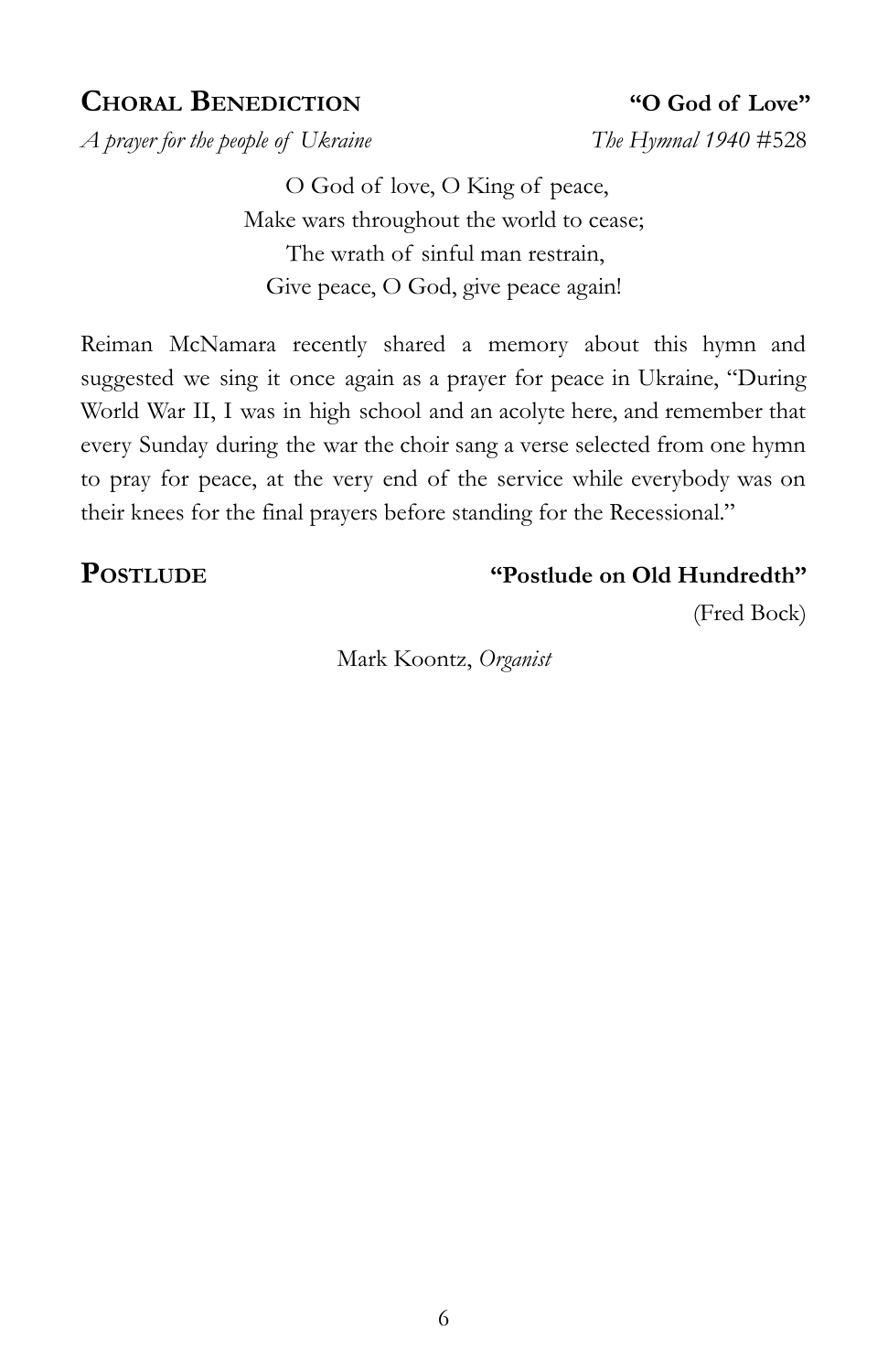### **COVID UPDATES**

Masks in the building are still optional, and no physical distancing is required for children, youth, and adult gatherings. Sunday's Breakfast at 9:00 a.m. and Coffee Hour at 11:30 a.m. are back in the Parish Hall. We ask that everyone be respectful of those whose comfort levels vary from yours. The Church is guided by the CDC Community Level system. We monitor and average the Community Levels for the City of Richmond, Henrico County, and Chesterfield County to determine our church Community Level.

#### **RELEASE INFORMATION**

Photographs and video of our services help keep our community connected during COVID and give visitors an idea of what to expect attending our church. If you do not want to be photographed or appear in our live and recorded services, please let an usher know so that you can be seated in an area that is not visible on camera.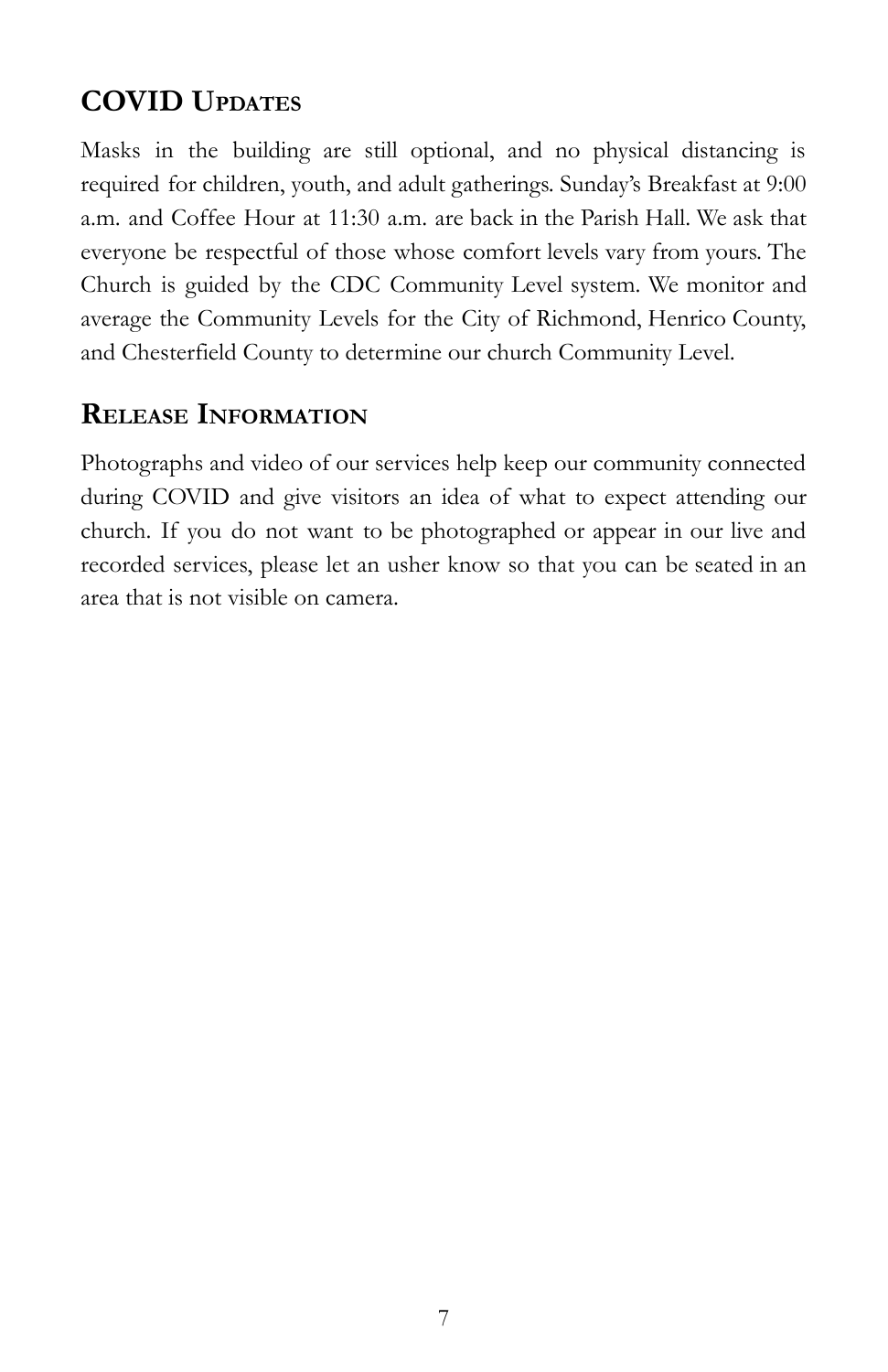All music and words are printed with permission

CCLI copyright license # 2473646. Permission to podcast/stream the music in this service obtained from One License with license # A-701571. All rights reserved.

Today's service is Morning Prayer, Rite I, which begins on page 37 of the Episcopal Church's Book of Common Prayer (BCP).

Today's Scripture readings are appointed by the Revised Common Lectionary and are excerpted from

the Revised Standard Version of the Bible (RSV), copyright© 1946, 1952, and 1971 the Division of

Christian Education of the National Council of the Churches of Christ in the United States of America. Used by permission. All rights reserved.

Lectionary selections are reprinted from Revised Common Lectionary Daily Readings copyright © 2005. Consultation on Common Texts, Augsburg Fortress Publishers. Reproduced by permission.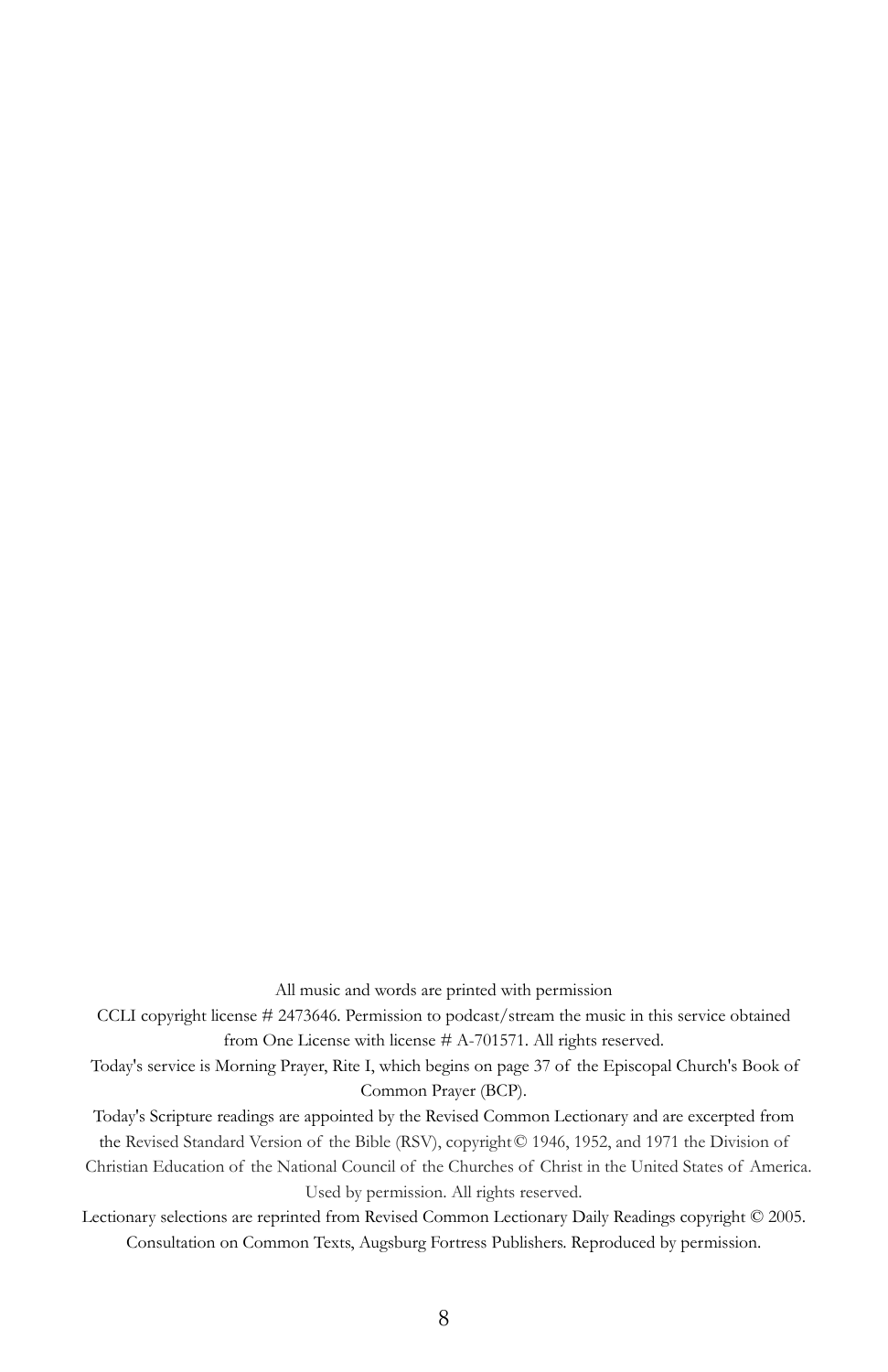*(intentionally blank)*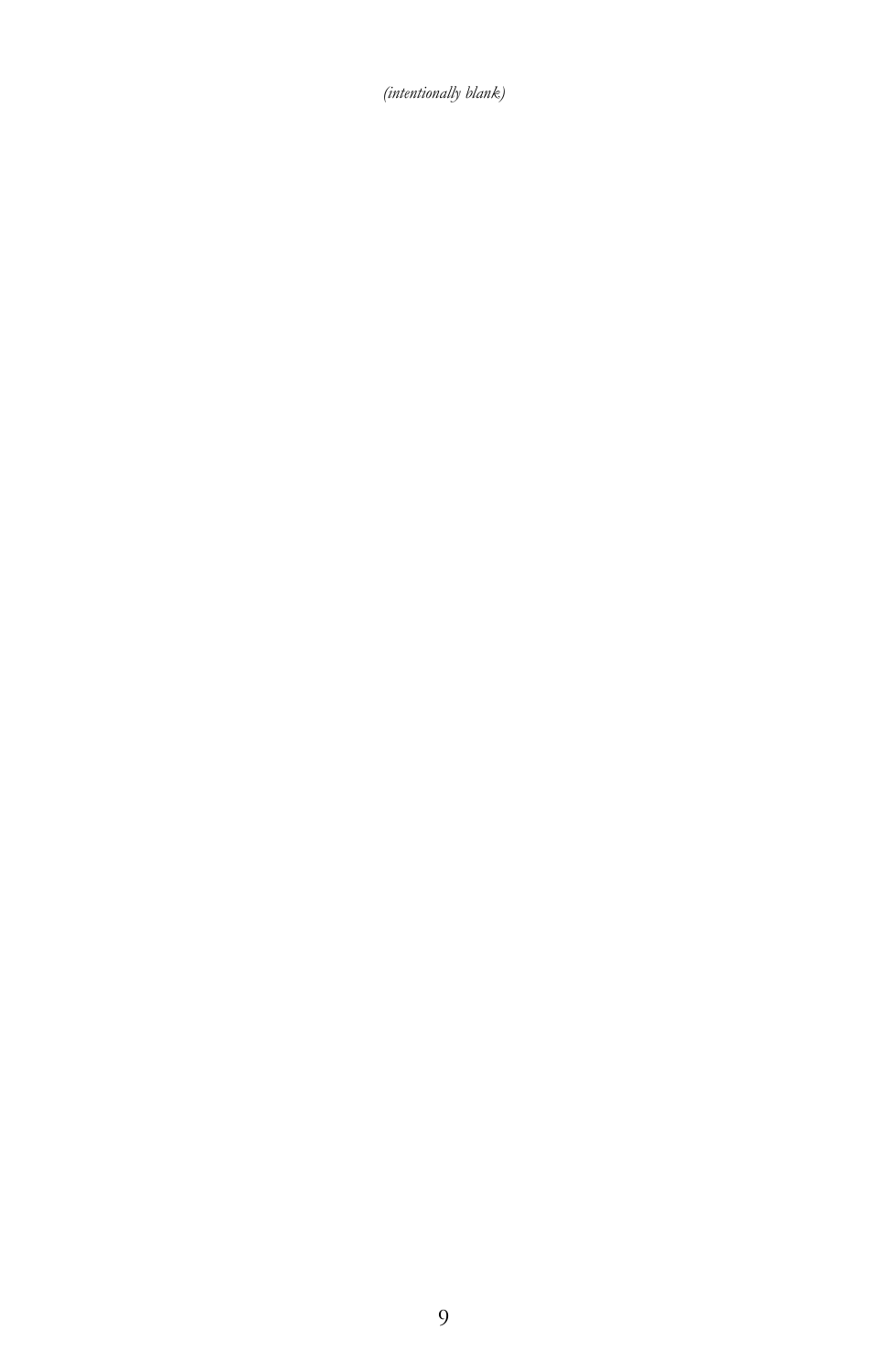## **FREE SUNDAY PARKING IN THE VCU WEST MAIN STREET PARKING DECK**

- 1. Prior to church, enter the parking deck from Laurel St. or Cherry St.
- 2. At the parking gate arm, press the button to receive a ticket.
- 3. Park in any available space in the deck.
- 4. After attending church, exit the parking deck in your vehicle and insert your parking ticket into the machine at the parking gate arm.



- 5. When the machine asks for payment, hold the QR code below to the scanner.
- 6. The machine will scan the code, accept it as payment, and the parking gate arm will raise in order for you to exit.

*If you need assistance upon exiting, press the "i" button at the gate and someone will assist remotely.*

*Expiration date: 12/31/2022 11:59 p.m. Validation Number: GH-12 QR code valid Sundays only*